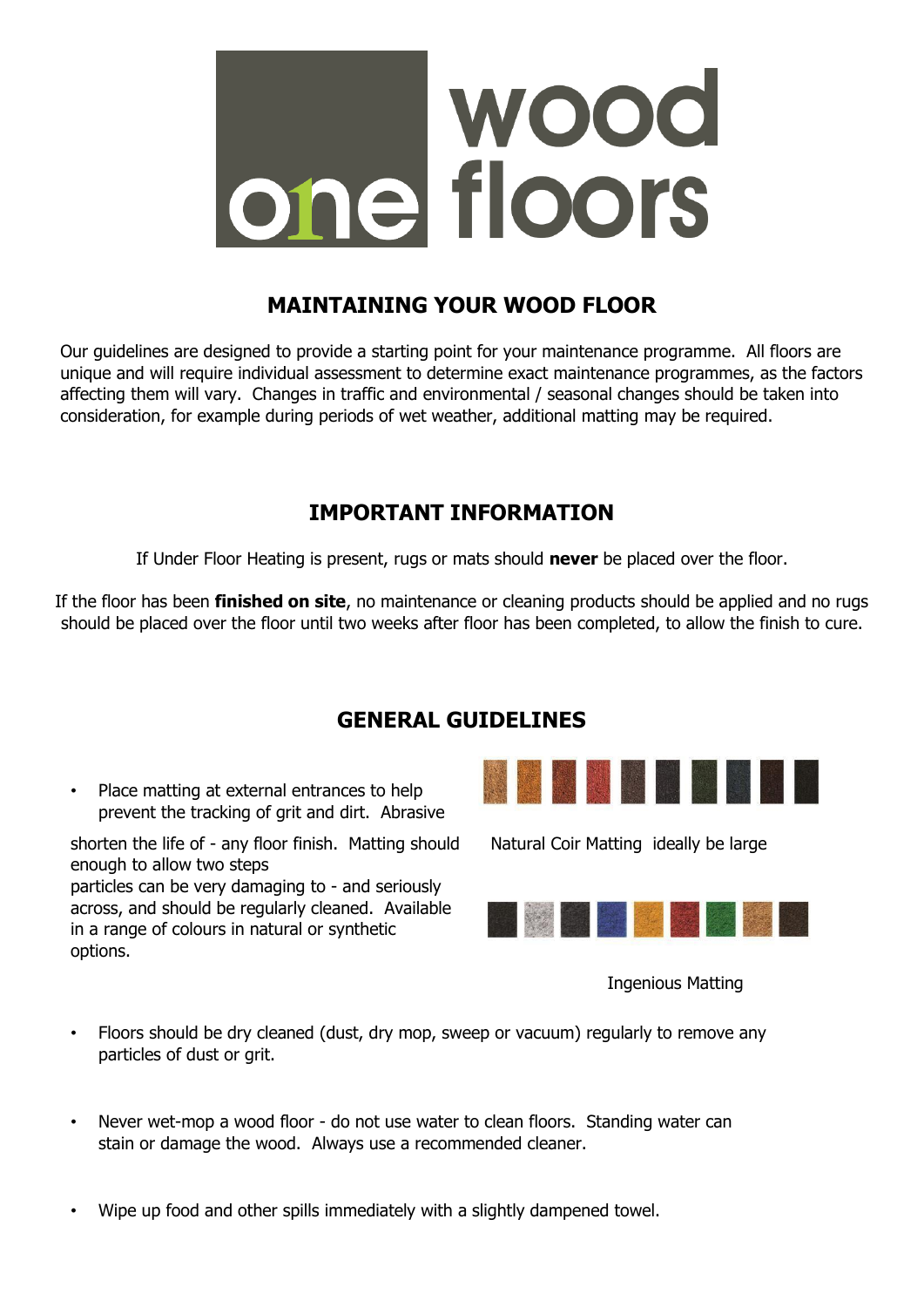• Place felt or fabric-faced glides, such as Kingston Felt Pads, under the legs of moveable furniture such as tables and chairs to prevent scratching and damaging the floor finish.





Kingston Self Adhesive Kingston Nail-In Felt Pads Felt Pads

- When moving heavy furniture, pick it up rather than sliding it to best protect the floor.
- Try not to let people walk on the floor with stiletto-heeled shoes, as these cause damage.
- Room temperature should be maintained between 15° and 25° Celsius.
- Use a humidifier / de humidifier to maintain the humidity levels between 45% and 65% throughout the year, to keep the movement of wood to a minimum.

#### **To order maintenance products, call us on 0208 942 5554**



Telescopic Mop Set with removable, machine washable, microfibre cleaning pads.